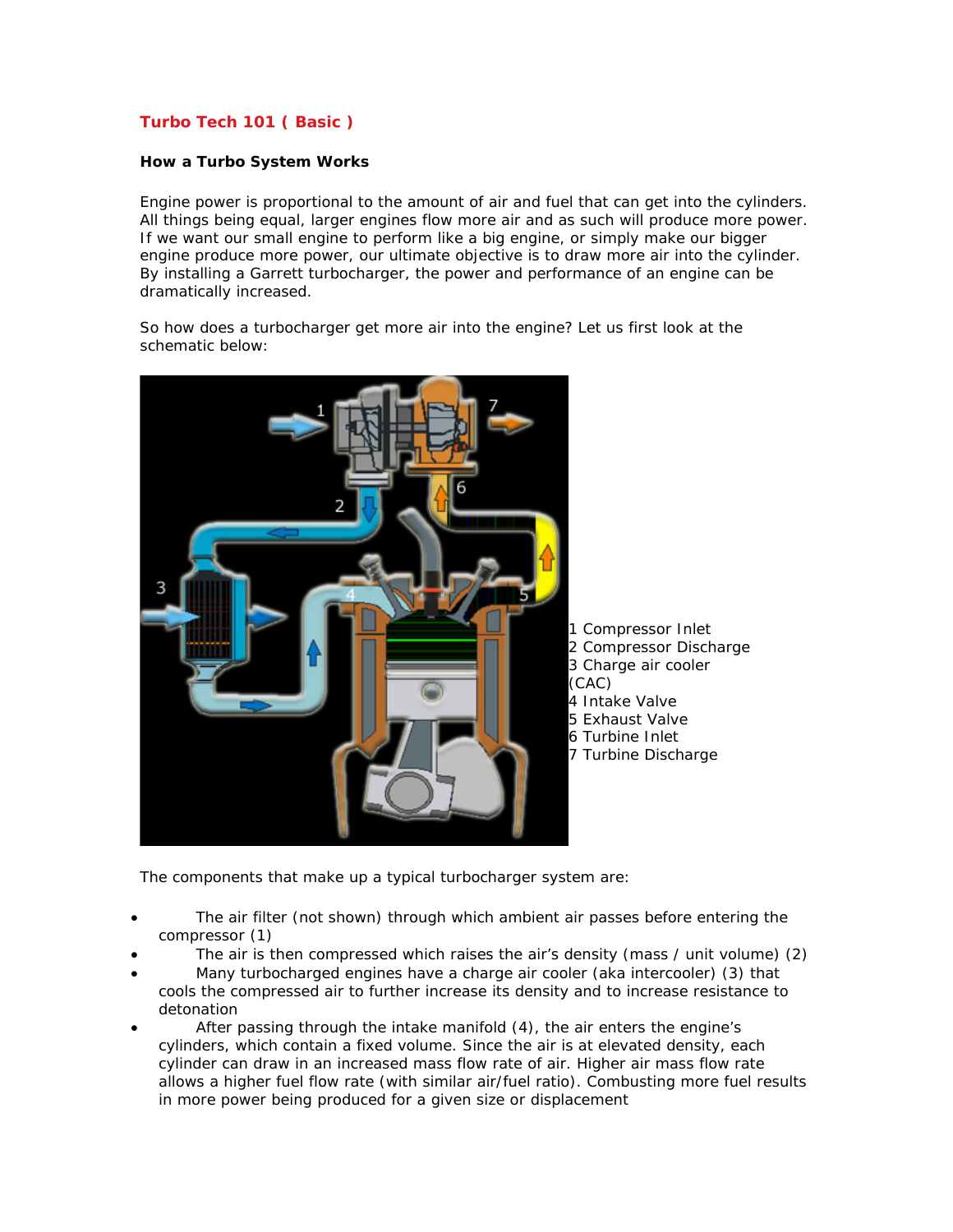- After the fuel is burned in the cylinder it is exhausted during the cylinder's exhaust stroke in to the exhaust manifold (5)
- The high temperature gas then continues on to the turbine (6). The turbine creates backpressure on the engine which means engine exhaust pressure is higher than atmospheric pressure
- A pressure and temperature drop occurs (expansion) across the turbine (7), which harnesses the exhaust gas' energy to provide the power necessary to drive the compressor

#### Ball Bearings<br>(support and control<br>the rotating group) .<br>[collects exhaust gases<br>from the engine and dir from the engine and di<br>it to the turbine wheeli CM Inlet adoplate (supports the compresso housing. provid<u>es aero</u><br>surface) Turbine Wheel<br>(convets exhaust energy Compressor Wheel (pumps airinto the shaft power to drive the **CONTENSIONER** Conpressor Housing<br>Icoleds conpressed air and directs it to the engine) Center Housing<br>(supports the rotating group) oil<br>Outlet

**What are the components of a turbocharger?**

The layout of the turbocharger in a given application is critical to a properly performing system. Intake and exhaust plumbing is often driven primarily by packaging constraints. We will explore exhaust manifolds in more detail in subsequent tutorials; however, it is important to understand the need for a compressor bypass valve (commonly referred to as a Blow-Off valve) on the intake tract and a Wastegates for the exhaust flow.

## **Other Components**

## **Blow-Off (Bypass) Valves**

The Blow-Off valve (BOV) is a pressure relief device on the intake tract to prevent the turbo's compressor from going into surge. The BOV should be installed between the compressor discharge and the throttle body, preferably downstream of the charge air cooler (if equipped). When the throttle is closed rapidly, the airflow is quickly reduced, causing flow instability and pressure fluctuations. These rapidly cycling pressure fluctuations are the audible evidence of surge. Surge can eventually lead to thrust bearing failure due to the high loads associated with it.

Blow-Off valves use a combination of manifold pressure signal and spring force to detect when the throttle is closed. When the throttle is closed rapidly, the BOV vents boost in the intake tract to atmosphere to relieve the pressure; helping to eliminate the phenomenon of surge.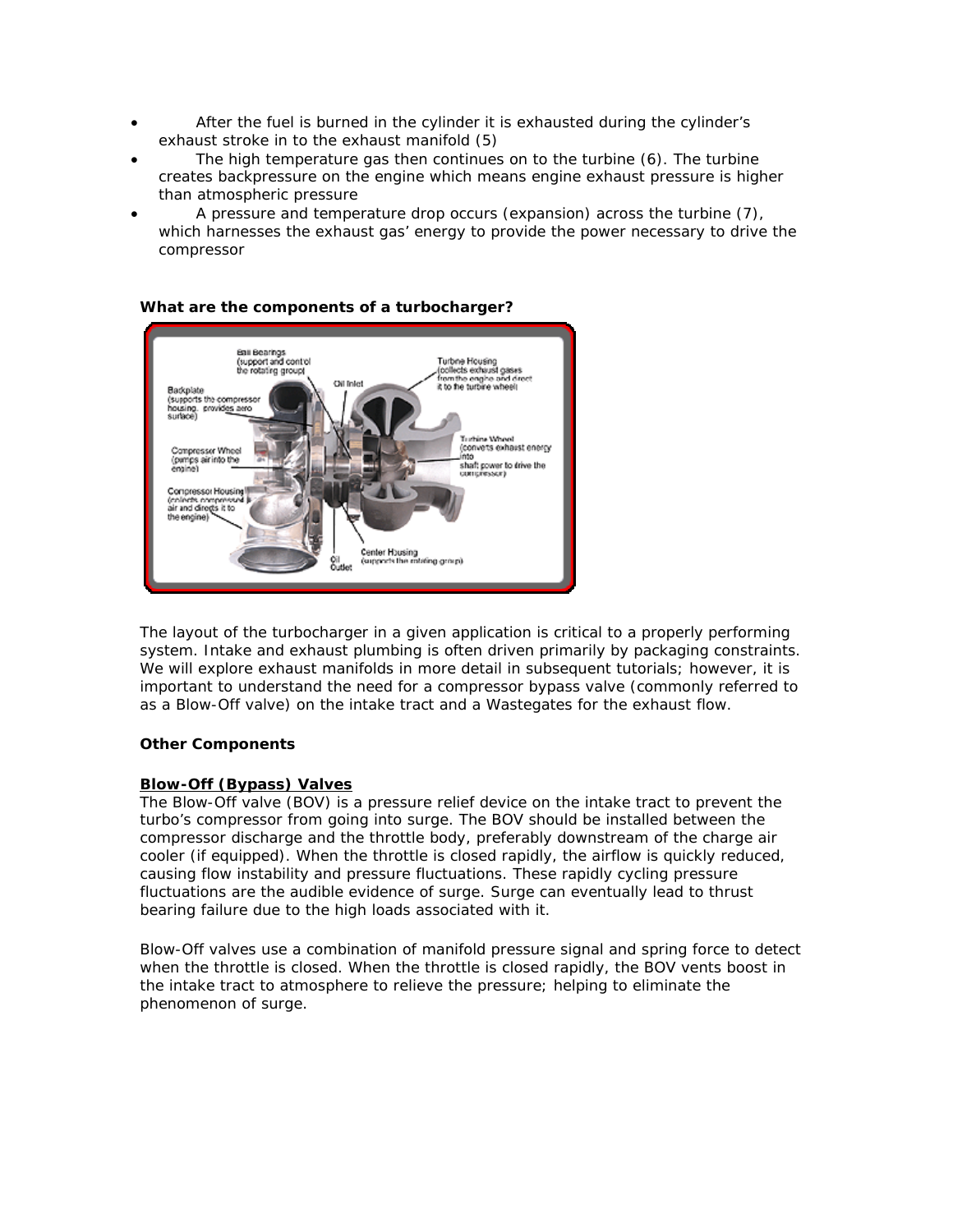

### **Wastegates**

On the exhaust side, a Wastegates provides us a means to control the boost pressure of the engine. Some commercial diesel applications do not use a Wastegates at all. This type of system is called a free-floating turbocharger.

However, the vast majority of gasoline performance applications require a Wastegates. There are two (2) configurations of Wastegates, **internal** or **external**. Both internal and external Wastegates provide a means to bypass exhaust flow from the turbine wheel. Bypassing this energy (e.g. exhaust flow) reduces the power driving the turbine wheel to match the power required for a given boost level. Similar to the BOV, the Wastegates uses boost pressure and spring force to regulate the flow bypassing the turbine.

**Internal** Wastegates are built into the turbine housing and consist of a "flapper" valve, crank arm, rod end, and pneumatic actuator. It is important to connect this actuator only to boost pressure; i.e. it is not designed to handle vacuum and as such should not be referenced to an intake manifold.



**External** Wastegates are added to the exhaust plumbing on the exhaust manifold or header. The advantage of external Wastegates is that the bypassed flow can be reintroduced into the exhaust stream further downstream of the turbine. This tends to improve the turbine's performance. On racing applications, this Wastegated exhaust flow can be vented directly to atmosphere.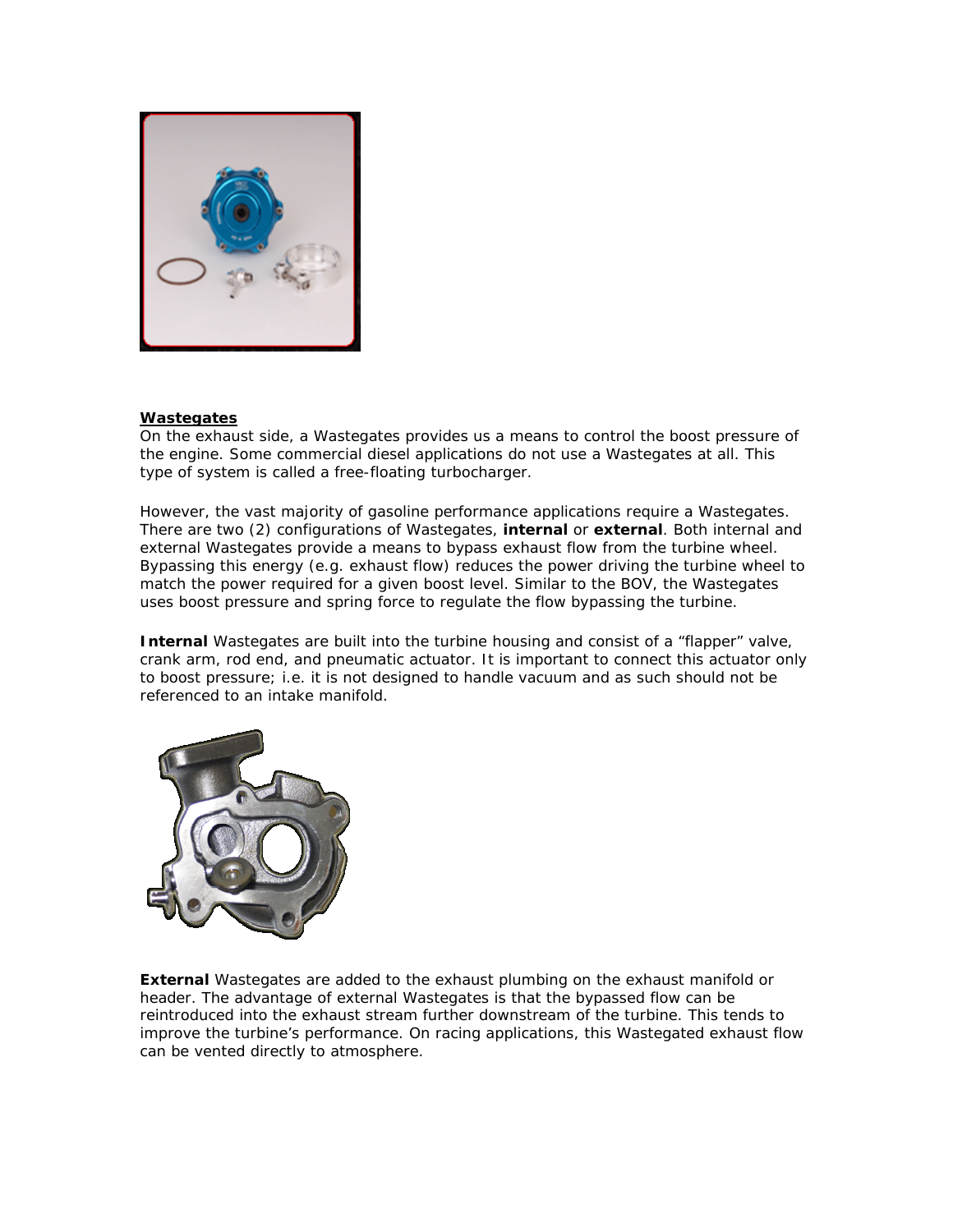

### **Oil & Water Plumbing**

The intake and exhaust plumbing often receives the focus leaving the oil and water plumbing neglected.

Garrett ball bearing turbochargers require less oil than journal bearing turbos. Therefore an oil inlet restrictor is recommended if you have oil pressure over about 60 psig. The oil outlet should be plumbed to the oil pan above the oil level (for wet sump systems). Since the oil drain is gravity fed, it is important that the oil outlet points downward, and that the drain tube does not become horizontal or go "uphill" at any point.

Following a hot shutdown of a turbocharger, heat soak begins. This means that the heat in the head, exhaust manifold, and turbine housing finds it way to the turbo's center housing, raising its temperature. These extreme temperatures in the center housing can result in oil coking.

To minimize the effects of heat soak-back, water-cooled center housings were introduced. These use coolant from the engine to act as a heat sink after engine shutdown, preventing the oil from coking. The water lines utilize a thermal siphon effect to reduce the peak heat soak-back temperature after key-off. The layout of the pipes should minimize peaks and troughs with the (cool) water inlet on the low side. To help this along, it is advantageous to tilt the turbocharger about 25° about the axis of shaft rotation.

Many Garrett turbos are water-cooled for enhanced durability.

#### **Which Turbocharger is Right for Me or more affectionately known as My Turbo & Me**

Selecting the proper turbocharger for your specific application requires many inputs. With decades of collective turbocharging experience, the Garrett Performance Distributors can assist in selecting the right turbocharger for your application.

The primary input in determining which turbocharger is appropriate is to have a target horsepower in mind. This should be as realistic as possible for the application. Remember that engine power is generally proportional to air and fuel flow. Thus, once you have a target power level identified, you begin to hone in on the turbocharger size, which is highly dependent on airflow requirements.

Other important factors include the type of application. An autocross car, for example, requires rapid boost response. A smaller turbocharger or smaller turbine housing would be most suitable for this application. While this will trade off ultimate power due to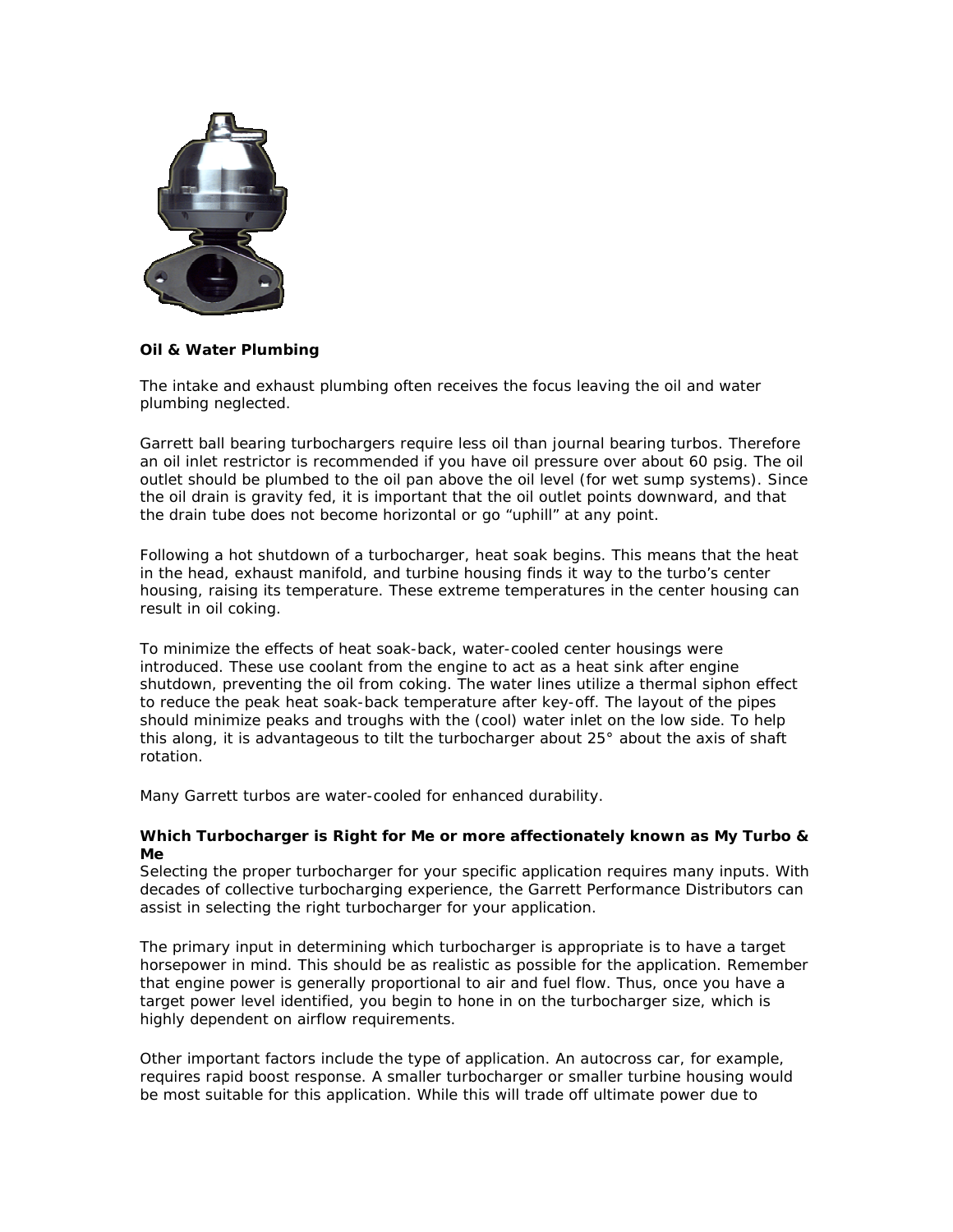increased exhaust backpressure at higher engine speeds, boost response of the small turbo will be excellent.

Alternatively, on a car dedicated to track days, peak horsepower is a higher priority than low-end torque. Plus, engine speeds tend to be consistently higher. Here, a larger turbocharger or turbine housing will provide reduced backpressure but less-immediate low-end response. This is a welcome tradeoff given the intended operating conditions.

Selecting the turbocharger for your application goes beyond "how much boost" you want to run. Defining your target power level and the primary use for the application are the first steps in enabling your Garrett Performance Distributor to select the right turbocharger for you.

#### **Journal Bearings vs. Ball Bearings**

The journal bearing has long been the brawn of the turbocharger, however a ball-bearing cartridge is now an affordable technology advancement that provides significant performance improvements to the turbocharger.

Ball bearing innovation began as a result of work with the Garrett Motorsports group for several racing series where it received the term the 'cartridge ball bearing'. The cartridge is a single sleeve system that contains a set of angular contact ball bearings on either end, whereas the traditional bearing system contains a set of journal bearings and a thrust bearing



**Journal Bearings Ball Bearings** 



Turbo Response – When driving a vehicle with the cartridge ball bearing turbocharger, you will find exceptionally crisp and strong throttle response. Garrett Ball Bearing turbochargers spool up 15% faster than traditional journal bearings. This produces an improved response that can be converted to quicker 0-60 mph speed. In fact, some professional drivers of Garrett ball-bearing turbocharged engines report that they feel like they are driving a big, normally aspirated engine.

Tests run on CART turbos have shown that ball-bearings have up to half of the power consumption of traditional bearings. The result is faster time to boost which translates into better drivability and acceleration.

On-engine performance is also better in the steady-state for the Garrett Cartridge Ball Bearing